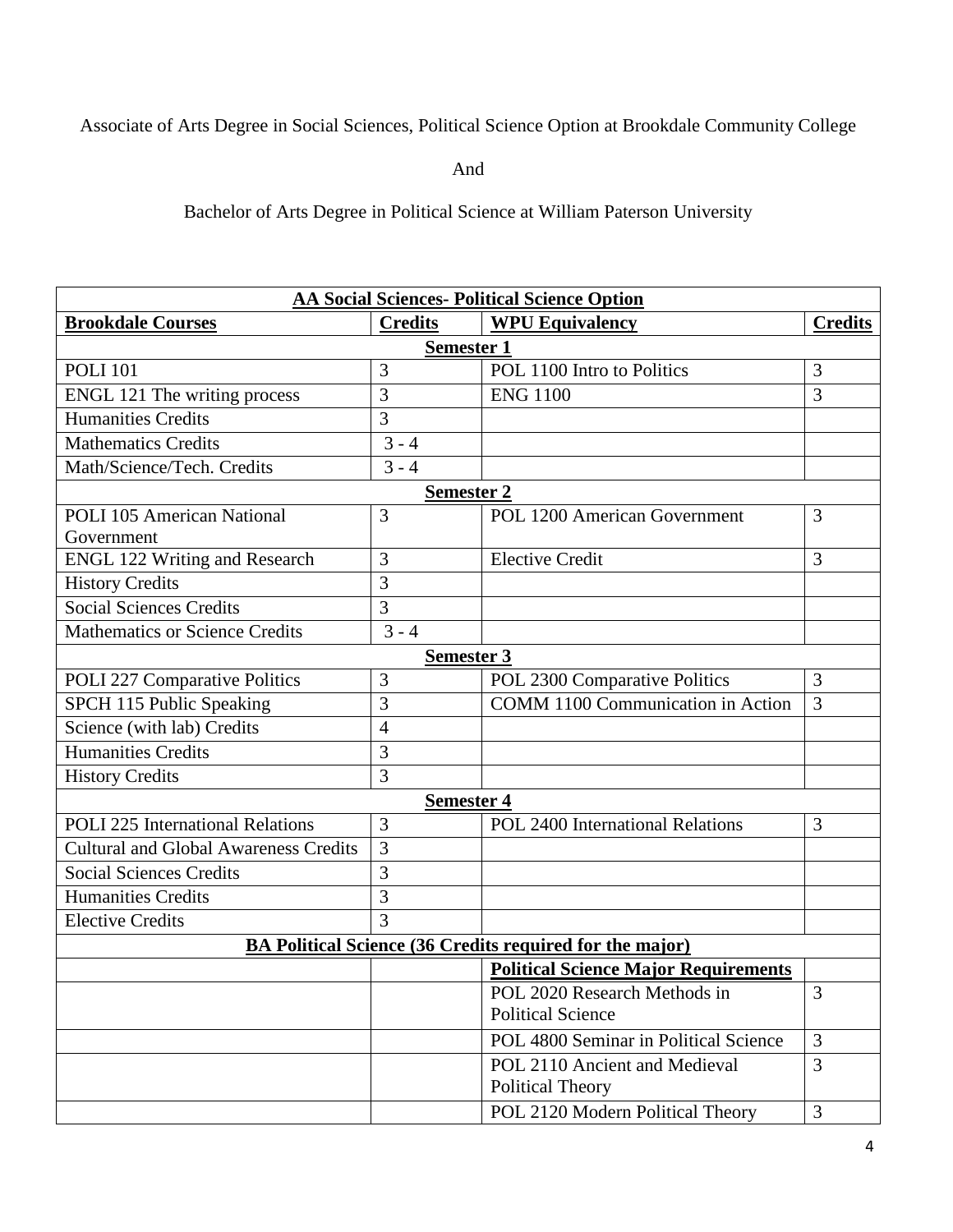| <b>Political Science Electives (Choose 18)</b> |                |
|------------------------------------------------|----------------|
| credits)                                       |                |
| WGS 3080 Human Trafficking                     | 3              |
| POL 1150 Power, Justice and Freedom            | 3              |
| POL 1160 African Political Thought             | 3              |
| POL 1250 Law in Everyday Life                  | 3              |
| POL 2050 Introduction to Public Policy         | 3              |
| POL 2200 The Global Citizen                    | 3              |
| POL 2210 State Government                      | 3              |
| POL 2220 Ethics and the Public Sector          | 3              |
| POL 2230 Urban and Suburban Politics           | 3              |
| <b>POL 2240 Political Parties</b>              | 3              |
| POL 2250 Political Economy of US               | 3              |
| POL 2260 American Judicial System              | 3              |
| POL 2270 Civic Engagement: Theory              | 3              |
| and Practice                                   |                |
| POL 2280 African American Politics             | 3              |
| POL 2290 Latino Politics in The US             | 3              |
| POL 2720 Politics and Sex                      | 3              |
| POL 2750 Politics and the Media                | 3              |
| POL 3020 Comparative Rights                    | 3              |
| POL 3110 American Political Theory             | 3              |
| POL 3200 Science and Politics                  | 3              |
| POL 3210 Politics of US Education              | 3              |
| POL 3220 American Presidency                   | 3              |
| POL 3230 Political Socialization               | 3              |
| POL 3240 Constitutional Law                    | 3              |
| POL 3250 Civil Liberties and Civil             | 3              |
| Rights                                         |                |
| POL 3270 Congress and Policy Proc              | 3              |
| POL 3280 Urban Policies and Problems           | 3              |
| POL 3290 Women and the Law in US               | $\overline{3}$ |
| POL 3320 European Political Systems            | 3              |
| POL 3330 Politics of the Third World           | 3              |
| POL 3350 Russia and Successor States           | 3              |
| POL 3360 Politics of Asia                      | 3              |
| POL 3370 Politics of Latin America             | 3              |
| POL 3380 Caribbean Political Systems           | 3              |
| POL 3390 African Politics                      | 3              |
| POL 3400 International Law                     | 3              |
| POL 3420 International Political               | 3              |
| Economy                                        |                |